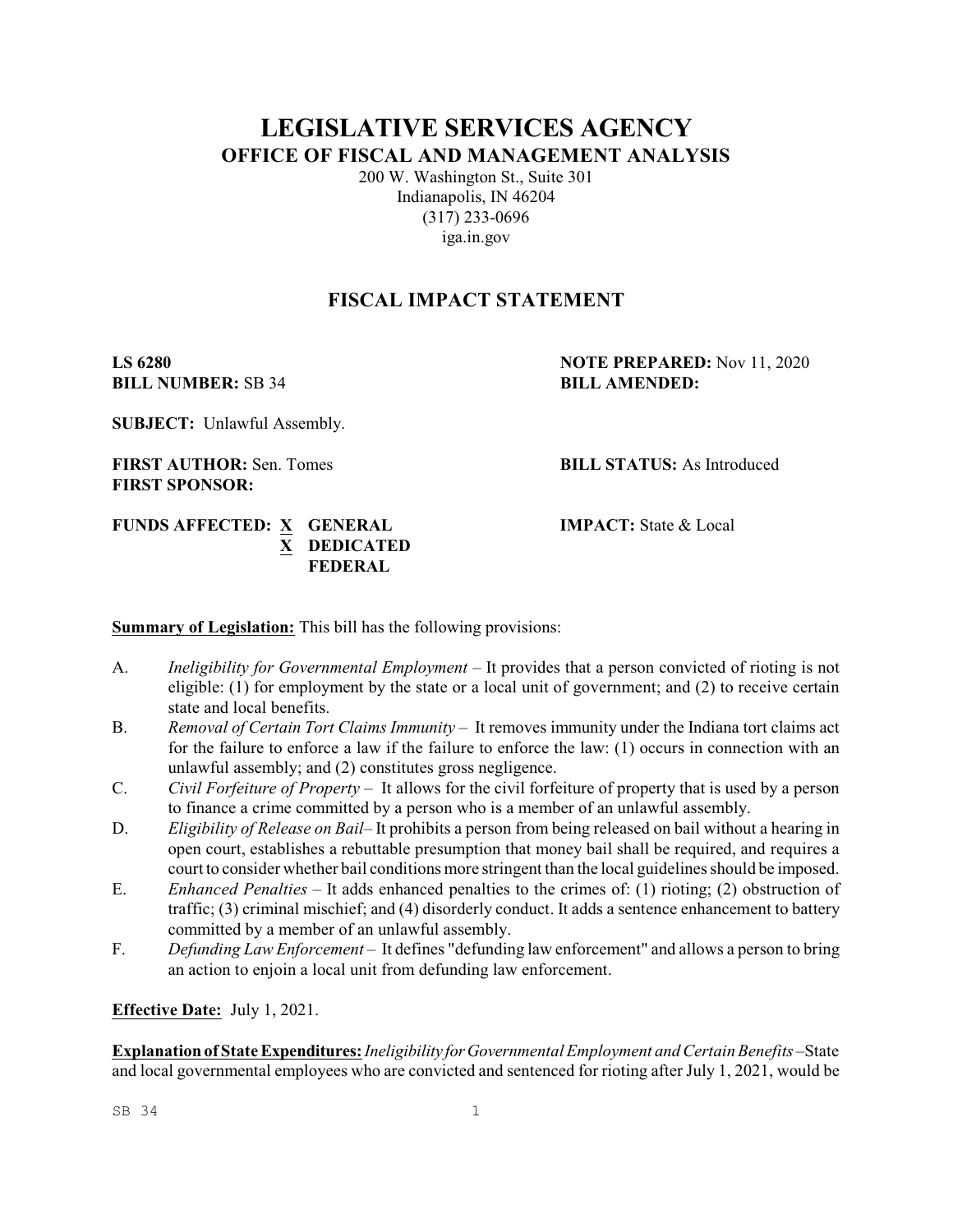terminated fromtheir jobs. They could also lose their pension and deferred compensation benefits depending on the number of years that they have been employed by either the state or local unit and other considerations. Any forfeited benefits are deposited into the state General Fund or the general funds of local governments, as applicable.

*Removal ofCertain TortClaims Immunity* – State and local governments would not be immune fromlawsuits if they negligently fail to enforce a law concerning an unlawful assembly. "Unlawful assembly" means a gathering of five or more persons whose common object is to commit an unlawful act, or a lawful act by unlawful means (IC 35-45-1-2). Any new payments from the state General Fund that could be ordered by a court would depend on losses suffered by the plaintiff. Loss can mean injury to or death of a person, or damage to property. Liability is capped at \$700,000 for injury or death caused in a single instance, and \$5 M for injury to or death of all persons in that occurrence.

*Criminal Enhancements for Rioting, Obstruction of Traffic and Criminal Mischief* – The proposed criminal enhancements would affect acts of rioting, unlawful assembly and disorderly conduct. These enhancements, particularly to a Level 3 felony, could increase the likelihood that a person could be confined in a DOC facility.

*Rioting* – Persons commit rioting when they are a member of an unlawful assembly, and recklessly, knowingly, or intentionally engage in tumultuous conduct. Rioting is a Class A misdemeanor that can be enhanced to a Level 6 felony if rioting is committed while armed with a deadly weapon.

This bill would enhance rioting to a Level 5 felony if 7 or more people are involved in a riot, and either bodily injury to another person or property damage of at least \$750 occurred.

Persons who are convicted and sentenced for a Level 5 felony are more likely to be confined for a period of time in a DOC facility than persons sentenced for a Level 6 felony. According to the Abstracts of Judgment for FY 2014 through FY 2020, about 7% of Level 6 felons were committed to DOC for an average of 1.4 years as compared to 42% of Level 5 felons who were committed to DOC for an average 2.6 years.

*Obstruction of Traffic* – Currently this offense can be charged as either a Class B misdemeanor and could be enhanced to a Class A misdemeanor if a person uses a motor vehicle to obstruct traffic, and a Level 6 felony if the offense results in serious bodily injury. As proposed, a person who participates in a protest or demonstration without a permit and obstructs vehicular traffic commits a Level 5 felony.

*Criminal Mischief* is charged when a person recklessly, knowingly, or intentionally damages or defaces property of another person without the other person's consent. It can already be prosecuted as either Class A or B misdemeanors, or a Level 6 felony. This bill adds circumstances to enhance the penalty to a Level 6 felony if a person damages public property while a member of an unlawful assembly, and a Level 3 felony if the damage to the public property is more than \$50,000. Of the records of 5,500 Level 3 felons that OFMA examined, 79% were confined in a DOC facility for with an average sentence of 7.2 years.

*Battery While a Member of an Unlawful Assembly* – The prosecuting attorney could seek an additional prison term for battery if the person was a member of an unlawful assembly. This would be a Level 5 felony. The added sentence could be between 6 months and 3 years if the act resulted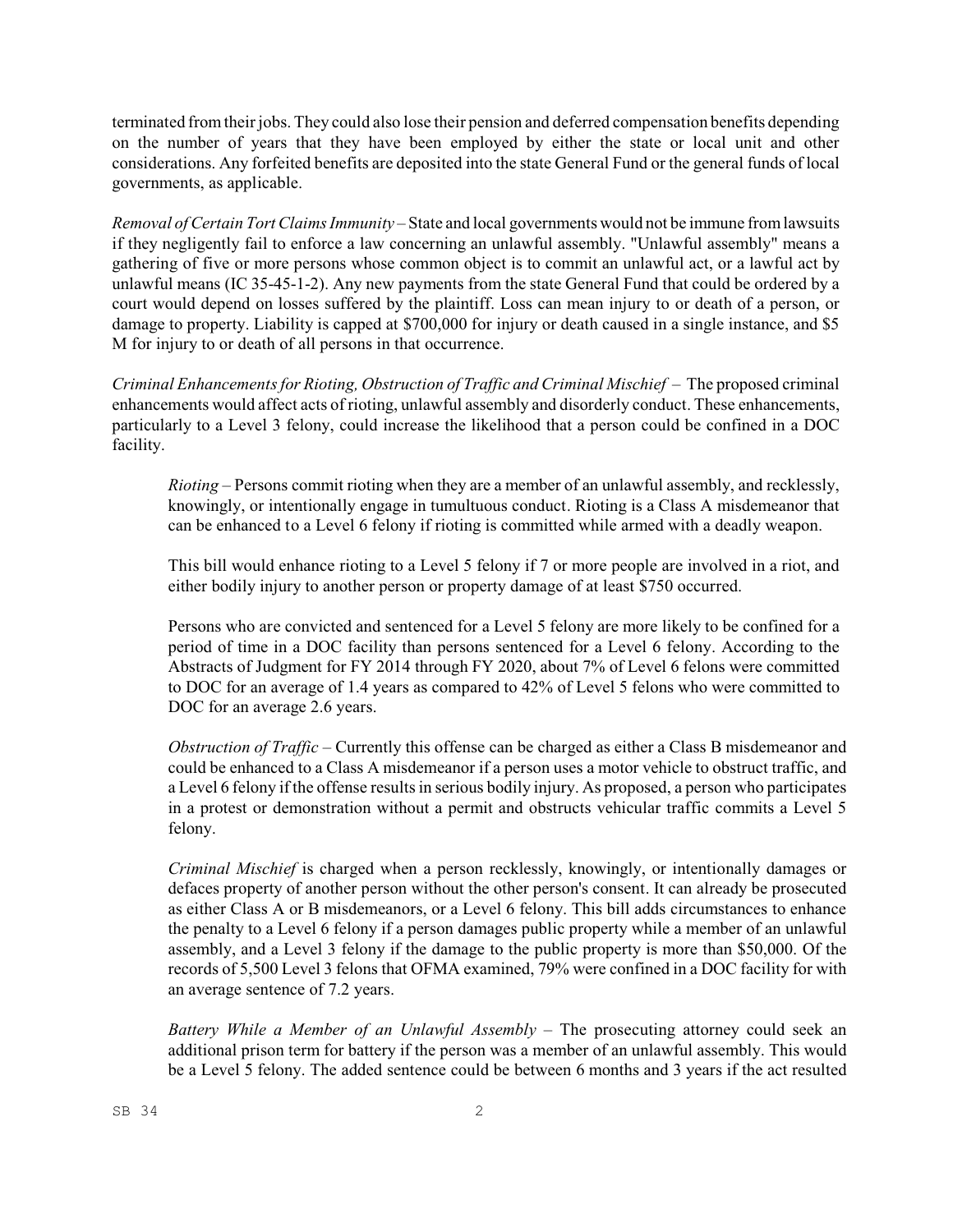in bodily injury to a public safety official acting within the scope of the public safety official's duty, or it could be an additional fixed term of 2 years if the victim was not a law enforcement officer.

*Additional Information* – The Indiana Supreme Court reports the number of persons who were convicted of rioting between CY 2015 and 2020 (as of November 10, 2020).

|                          | 2015 | 2016 | 2017 | 2018 | 2019 | 2020* |
|--------------------------|------|------|------|------|------|-------|
| Allen                    |      |      |      |      |      | 16    |
| Monroe                   |      |      |      |      |      |       |
| Rush                     |      |      |      |      |      |       |
| Vanderburgh              |      |      |      |      |      |       |
| Grand Total              |      |      |      |      |      | 16    |
| *as of November 10, 2020 |      |      |      |      |      |       |

The average expenditure to house an adult offender in a DOC facility was \$21,551 annually, or \$59 daily during FY 2020. (This does not include the cost of new construction.) If offenders can be housed in existing facilities with no additional staff, the marginal cost for medical care, food, and clothing is estimated at \$3,524 annually, or \$9.66 daily, per prisoner. These marginal cost estimates are based on contractual agreements with food and medical vendors and projections based on prior years for clothing and hygiene. The estimated average cost of housing a juvenile in a state juvenile facility was \$89,998 annually, or \$246.40 per day in FY 2020. The marginal cost for juvenile facilities was \$3,969 annually or \$10.87 daily.

**Explanation of State Revenues:** *Court Fee Revenue:* If additional civil actions occur and court fees are collected, revenue to the state General Fund may increase. A civil costs fee of \$100 would be assessed when a civil case is filed, 70% of which would be deposited in the state General Fund if the case is filed in a court of record or 55% if the case is filed in a city or town court.

In addition, some or all of the judicial salaries fee (\$20), public defense administration fee (\$5), court administration fee (\$5), and the judicial insurance adjustment fee (\$1) are deposited into the state General Fund. Revenue from the pro bono services fee (\$1) is transferred by the State Auditor to the Indiana Bar Foundation for use to assist with pro bono legal services programs in Indiana, and proceeds from the automated record keeping fee (\$20) are deposited into the State User Fee Fund.

Additional fees may be collected at the discretion of the judge and depending upon the particular type of case.

**Explanation of Local Expenditures:** The following provisions could increase the pretrial population of county jails. The average cost per day to incarcerate a prisoner is approximately \$54 based on the per diem payments reported by U.S. Marshals to house federal prisoners in 16 county jails across Indiana during federal FY 2017.

*Eligibility of Release on Bail for Offenses Committed as Member of Unlawful Assembly*– This bill adds a presumption that money bail be required (rather than just bail conditions), and that the court consider whether a higher than usual bailshould be required. Any restrictions on the discretion of the criminal court to determine the conditions of bail could increase the pretrial population of county jails.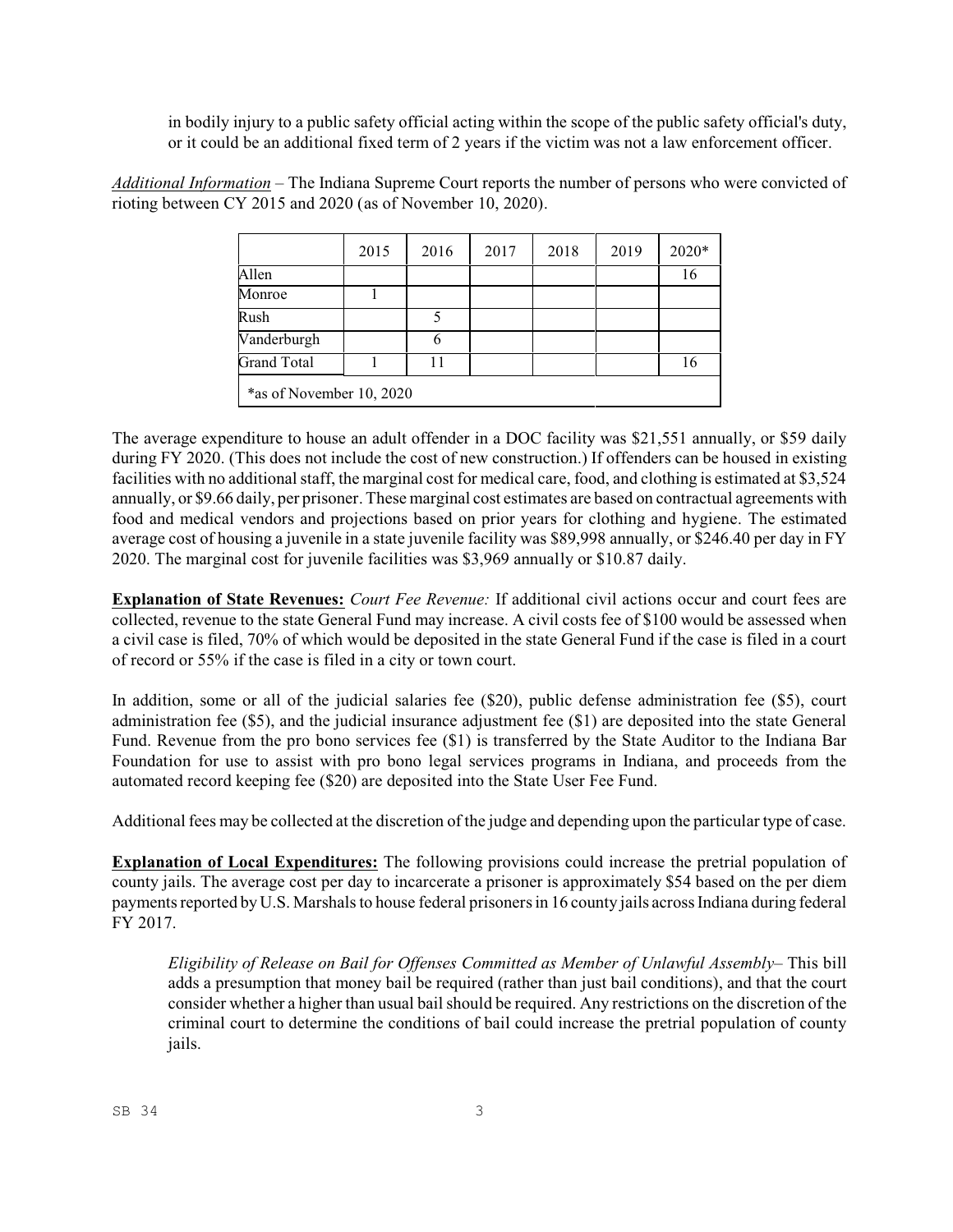*Enhancements for Rioting, Criminal Mischief, and Obstruction of Traffic* – Enhancing the criminal sentences of rioting, criminal mischief, and obstruction of traffic will likely increase the pretrial population of county jails. In each case, as felonies are enhanced, a greater proportion of these persons who are charged with these offenses will be confined in county jails prior to trial for a longer period of time. The supervisory burdens of community corrections agencies and probation departments would also be increase as these persons who are sentenced at higher levels are more likely to be on post conviction supervision for a longer period of time.

*Battery While a Member of an Unlawful Assembly* – If the jury was the fact finder in the case, the county would be required to pay for an additional day of per diem payments of \$480 to members of a jury who would determine whether a person who was convicted of battery while a member of an unlawful assembly should receive an enhanced sentence. Twelve jury members are required for a case involving a Level 5 felony (Trial Rule 16. Number of Jurors) and each jury member is entitled to \$40 per day (IC 33-37-10-1).

*Defunding Law Enforcement* **–** A person may file a lawsuit in circuit or superior court if the law enforcement agency in that unit has its budget defunded. Defunding occurs when a law enforcement agency's budget is reduced by 5% or more from the amount budgeted in the most recent budget. Under this bill, defunding would be permitted if either tax revenue or the crime rate within the territory of the unit declined, or if another funding source for the law enforcement agency becomes available. OFMA did not find any law enforcement agencies that have had their funding reduced under any of these three conditions.

**Explanation of Local Revenues:** *Civil Seizure and Forfeiture* – Law enforcement agencies would be permitted to seize real or personal property that is used by a person to finance or facilitate the financing of a crime committed by a person while the person is part of an unlawful assembly. Any added revenue or assets from these actions depends on the value of the assets seized.

*Court Fee Revenue:* If additional civil actions occur, local governments would receive revenue from the following sources. The county general fund would receive 27% of the \$100 civil costs fee that is assessed in a court of record. Cities and towns maintaining a law enforcement agency that prosecutes at least 50% of its ordinance violations in a court of record may receive 3% of court fees. If the case is filed in a city or town court, 20% of the court fee would be deposited in the county general fund and 25% would be deposited in the city or town general fund. Additional fees may be collected at the discretion of the judge, depending upon the particular type of case.

Persons filing a civil case are also required to pay the following fees that are deposited in local funds.

The document storage fee (\$5) is deposited into the clerk record perpetuation fund.

The following fees are deposited into the general fund of the county in which the court is located:

- Document fees (\$1 per page) are charged for preparing transcripts or copies of record or certificate under seal.
- A civil garnishee defendant service fee (\$10) is collected from the filing party for each defendant beyond the first three garnishee defendants cited in the lawsuit.

#### **State Agencies Affected:** All.

#### **Local Agencies Affected:** All.